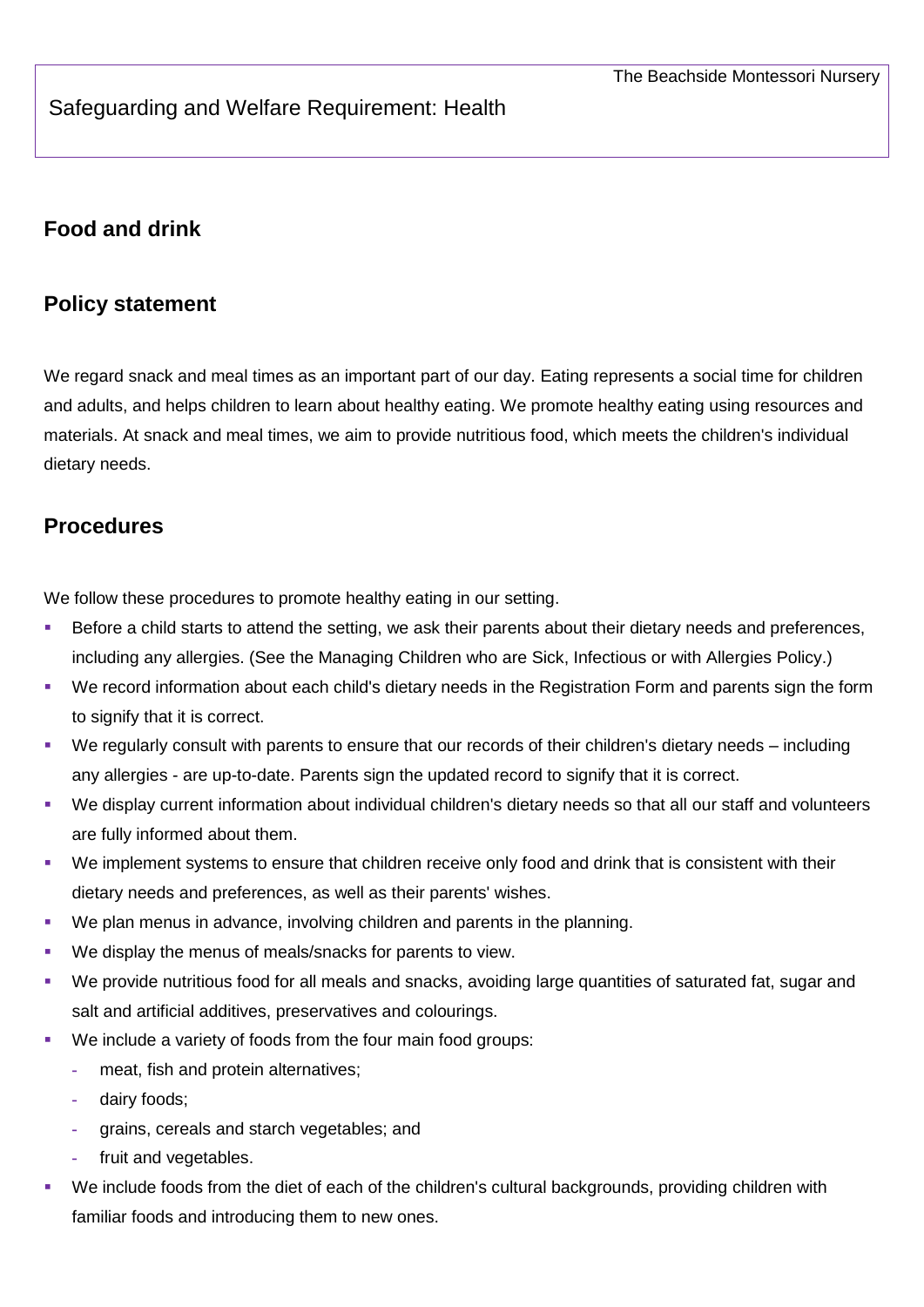- We take care not to provide food containing nuts or nut products and we are especially vigilant where we have a child who has a known allergy to nuts.
- Through discussion with parents and research reading, we obtain information about the dietary rules of the religious groups to which children and their parents belong, and of vegetarians and vegans, as well as about food allergies. We take account of this information in the provision of food and drinks.
- We provide a vegetarian alternative on days when meat or fish are offered and make every effort to ensure Halal meat or Kosher food is available for children who require it.
- We show sensitivity in providing for children's diets and allergies. We do not use a child's diet or allergy as a label for the child, or make a child feel singled out because of her/his diet or allergy.
- We organise meal and snack times so that they are social occasions in which children and adults participate.
- We use meal and snack times to help children to develop independence through making choices, serving food and drink and feeding themselves.
- We provide children with utensils that are appropriate for their ages and stages of development and that take account of the eating practices in their cultures.
- We have fresh drinking water constantly available for the children. We inform the children about how to obtain the water and that they can ask for water at any time during the day.
- In accordance with parents' wishes, we offer children arriving early in the morning, and/or staying late, an appropriate meal or snack.
- We inform parents who provide food for their children about the storage facilities available in our setting.
- We give parents who provide food for their children information about suitable containers for food.
- To protect children with food allergies, we discourage children from sharing and swapping their food with one another.
- For young children who drink milk, we provide whole pasteurised milk. Although we slowly introduce semiskimmed milk from the age of two years; firstly, into meals and dishes, such as on cereal or in white sauces, before offering it as a drink, so that the transition is gradual.
- For each child under two, we provide parents with daily written information about feeding routines, intake and preferences.

# *Packed lunches*

Where we cannot provide cooked meals and children are required to bring packed lunches, we;

- ensure perishable contents of packed lunches are refrigerated or contain an ice pack to keep food cool;
- **inform parents of our policy on healthy eating;**
- **inform parents of whether we have facilities to microwave cooked food brought from home;**
- encourage parents to provide sandwiches with a healthy filling, fruit, and milk based deserts, such as yoghurt, where we can only provide cold food from home. We discourage sweet drinks and can provide children with water;
- discourage packed lunch contents that consist largely of crisps, processed foods, sweet drinks and sweet products such as cakes or biscuits. We reserve the right to return this food to the parent as a last resort;
- provide children bringing packed lunches with plates, cups and cutlery; and
- ensure that adults sit with children to eat their lunch so that the mealtime is a social occasion.